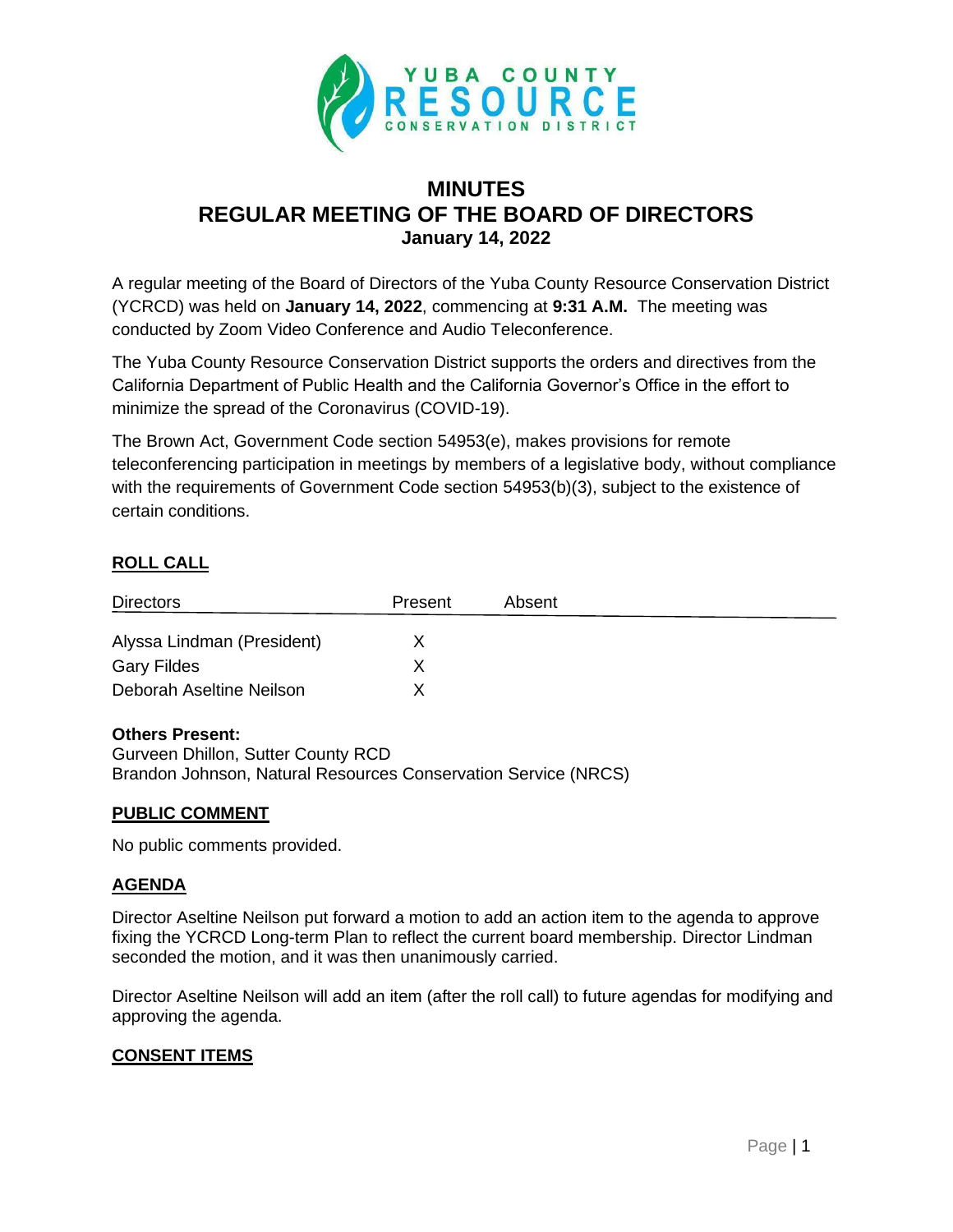A. Approval of the minutes of the November 12, 2021 Regular Board Meeting. Upon motion made by Director Fildes, seconded by Director Lindman, and unanimously carried, the Board approved the minutes as written.

## **ACTION ITEMS**

- B1. Adoption of Resolution #22-2: A RESOLUTION OF THE BOARD OF DIRECTORS OF THE YUBA COUNTY RESOURCE CONSERVATION DISTRICT PROCLAIMING A LOCAL EMERGENCY PERSISTS, RE-RATIFYING THE PROCLAMATION OF A STATE OF EMERGENCY BY GOVERNOR NEWSOM'S ORDER DATED MARCH 4, 2020, AND RE-AUTHORIZING REMOTE TELECONFERENCE MEETINGS OF THE LEGISLATIVE BODIES OF YUBA COUNTY RESOURCE CONSERVATION DISTRICT FOR THE PERIOD JANUARY 14, 2022 – FEBRUARY 13, 2022, PURSUANT TO BROWN ACT PROVISIONS. Upon motion made by Director Lindman, seconded by Director Fildes and unanimously carried, the Board approved Resolution #22-2.
- B2. Approval to remove Douglas Neilson, who is no longer with the YCRCD, from the Long-Range Plan (Plan) and to add Deborah Aseltine Neilson to the Plan so that the Plan reflects the current YCRCD board membership. Upon motion made by Director Aseltine Neilson, seconded by Director Lindman, and unanimously carried, the Board approved amending the Long-Range Plan as specified.

### **DISCUSSION ITEMS**

C. Partner Reports

#### NRCS

Brandon Johnson mentioned that NRCS is starting their funding selection process for Fiscal Year 2022 funds. The first set of EQIP applications were due Dec  $10<sup>th</sup>$ . The NRCS-Yuba City staff need to process and submit these applications by February 23<sup>rd</sup>. The next round of applications is due April  $1<sup>st</sup>$  and these must be processed and submitted by the NRCS-Yuba City staff by May  $27<sup>th</sup>$ . For this first round, 217 applications were submitted with 43 from Yuba County and 174 from Sutter County. The Yuba County applications included some air quality (tractors), range/pasture, and forestry projects. Also, the deadline for applications for a new cover crops program is coming up January 18<sup>th</sup>. These need to be submitted by the NRCS-Yuba City staff by January 28th.

While the NRCS does not recommend contractors, the NRCS-Yuba City office does keep a list of contractors/vendors that they can provide to customers. Individuals who do forest cleanup work can call the NRCS-Yuba City office and ask to be added to that list.

#### Sutter County Resource Conservation District

The Sutter County RCD Project Manager indicated that they are working to get the Monarch posters displayed at the local libraries. They were posted on the Sutter County RCD website. The next HUB event is on January  $27<sup>th</sup>$  and will be on cover crops. The previous HUB event was a success and although not as many people attended as expected, a number of people stayed afterwards and asked questions. The CalRecycle Yuba County projects have not started yet, but the Sutter County RCD Project Manager will be working on them later this month.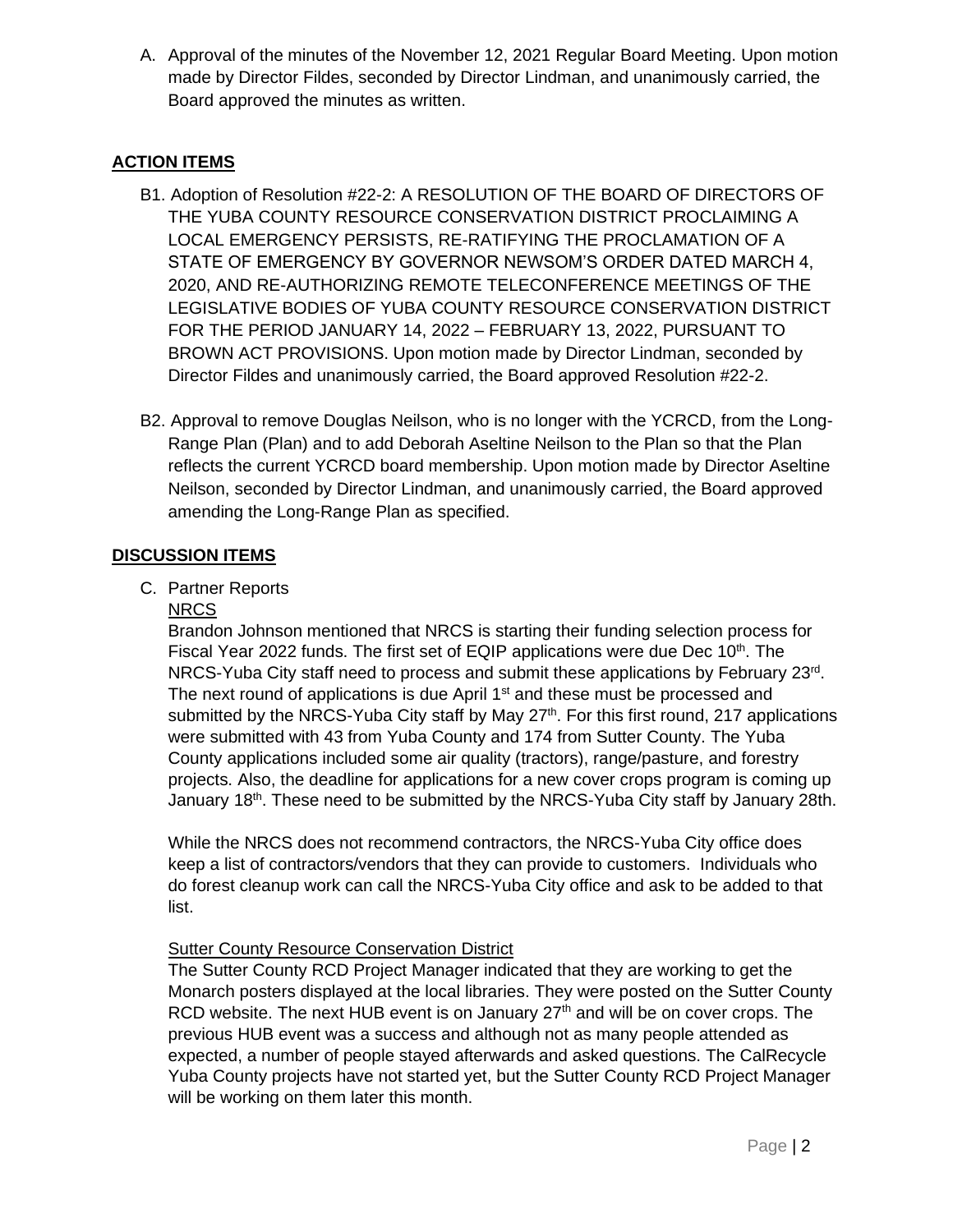#### D. Financial Report

As of December 31, 2021, the YCRCD had a total of \$13,388.51 in its accounts. The drop in total assets was primarily due to the payment of an invoice from Solid Ground Consulting for work on the Needs Assessment.

Director Fildes indicated that he looked further into QuickBooks options. The cheapest option is a 1-user version with no sharing and very limited capabilities. This is \$22.50 per month or \$270 per year. The 3-user version has some limitations. It is \$45 per month or \$540 per year. YCRCD's current version allows 5 users and has most capabilities but is \$860 per year. It might be possible to drop down to the \$540 per year version if Director Aseltine Neilson does not need to directly access the QuickBooks reports (which she indicated that she does not need). Since there was still some confusion over what capabilities are needed, Director Fildes will check with the YCRCD's bookkeeper, Dewaina Edens, to see if the 3-user version will meet the YCRCD's needs.

Director Lindman has requested reimbursement from the Yuba Water Agency for the \$6,000 that has been paid to Solid Ground Consulting (as they have agreed to pay \$8,600 total toward the Needs Assessment). Director Lindman also indicated that she has not seen an invoice yet from Larry Bain (who is conducting the YCRCD audit).

E. Website Update

Director Aseltine Neilson has been in contact with Chris Ryan from Streamline about what still needs to be done to get the website ready to go live. She will be working on the website this month.

F. Virtual Meetings Update

Director Aseltine Neilson provided an update on the current status of Governor Newsom's Emergency COVID order and current COVID conditions in Yuba County. There have been no major changes so the board can plan on holding the February meeting virtually through zoom and phone access. The board can re-evaluate this during the February meeting.

#### G. Firewise Pamphlet or Booklet Development

Director Aseltine Neilson sent an email out to Allison Thomson and Randy Fletcher about scheduling a call to discuss the booklet. She has not heard back from either of them. Director Lindman spoke to Allison Thomson about the booklet; she is interested in assisting with this project and the Yuba Watershed Protection and Fire Safe Council (YWPFSC) also may be able to provide a small amount of funding toward the printing of this booklet. We also may be able to ask the Yuba Water Agency for some funding of this booklet. Director Fildes asked whether the Forest PACE funds could be used to pay for booklet printing. Director Lindman indicated that she will check on the Forest PACE timeline and whether the funds can be used for printing.

H. Draft 2022 Workplan and Budget Discussion

Director Aseltine Neilson first reviewed the draft budget with the board members. The maximum amount for the audit should be \$6,600 and the amount for training was dropped to \$1750.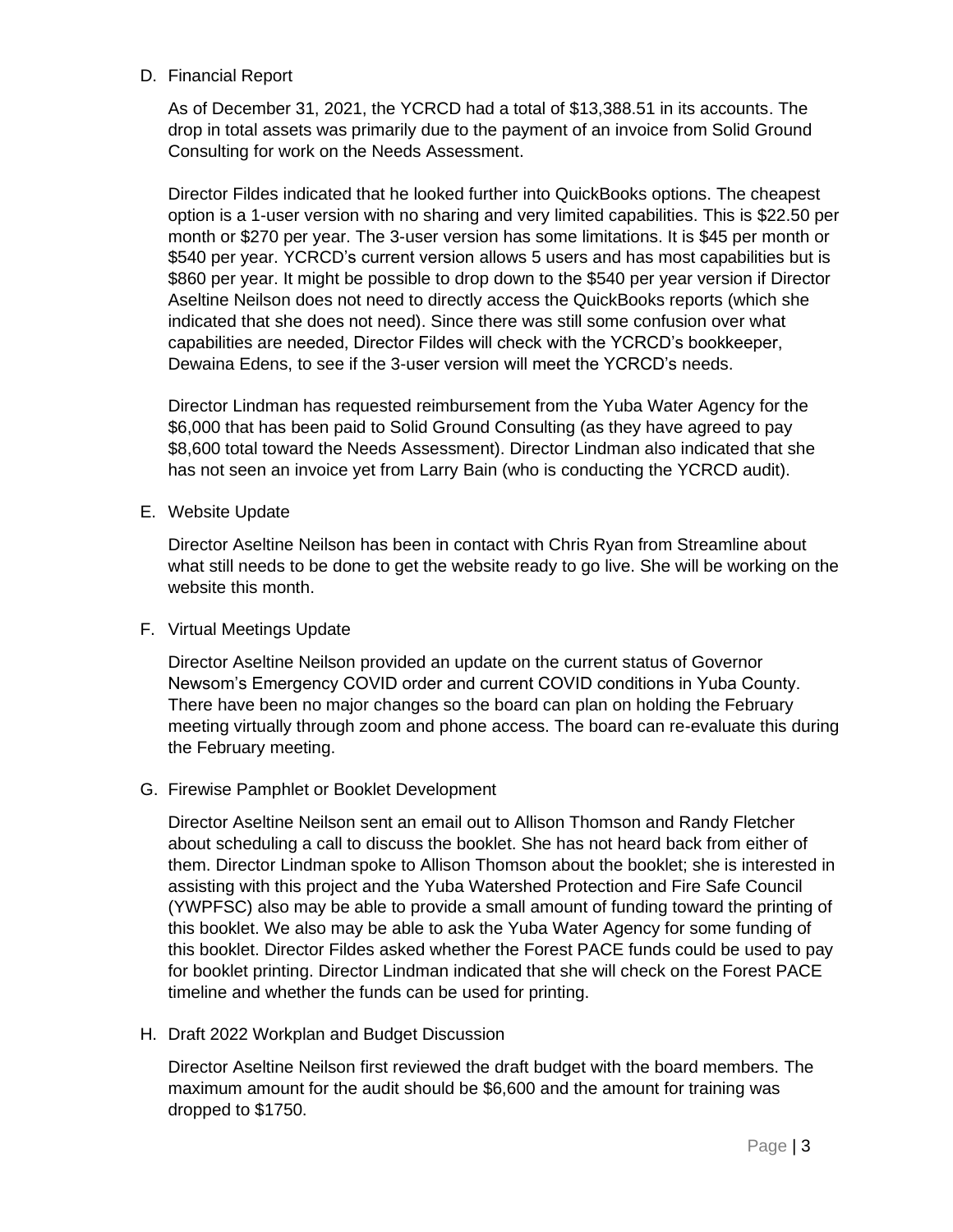Director Aseltine Neilson asked Gurveen to check on what amount YCRCD might expect for overhead from the Yuba-Sutter Specialty Crop Technical Assistance grant and the CalRecycle grant. Sutter County RCD is holding a meeting within the next several weeks to discuss the budgets for these grants. Gurveen can provide more information regarding the budgets after this meeting. The YCRCD also is currently paying for some of Gurveen's CalRecycle work and should get reimbursed at the end of the grant for these payments.

Director Aseltine Neilson already added the Forest PACE funds into the revenue section of the budget. Director Lindman will get back to her on whether these funds can be used for printing or whether these funds will need to be included in another work/budget item.

Director Aseltine Neilson also asked Director Lindman whether the board should be applying for a Grizzly Corp intern as this should also be put into the budget. Director Lindman indicated that this would cost the YCRCD \$10,000 which may be difficult to cover given the other expected 2022 costs. In addition, Director Lindman has not heard from Kelli Evans with the Sutter County RCD about this intern. The total cost for the intern is \$20,000 per year and we would be splitting the cost with Sutter County RCD. The applications are due in January (and we may already have passed the deadline).

Director Aseltine Neilson will contact Elizabeth Harper, the Colusa County RCD Executive Director, to find out more about the Monarch grant budget. Director Aseltine Neilson will likely add a revenue line for this grant into the budget.

For the expenses, Director Aseltine Neilson explained the various items. For the parttime staff expense, work related to the DOC grant and general YCRCD administration are included. Expenses for bookkeeping is estimated using invoices from this past year. For many of the items, Director Aseltine Neilson used similar numbers to those from last year. She will reach out to Chris Ryan at Streamline to find out more about the expected 2022 costs for the website.

For the Work Plan, Director Aseltine Neilson reviewed specific actions with the Board members and asked them to provide any edits that are needed.

#### I. Project Updates

Director Lindman has been working with Amy Stork with Solid Ground Consulting on scheduling the group meetings for the Needs Assessment. Amy Stork has already talked to all the Board members, and she will be meeting with three focus groups composed of partners and potential partners. Amy Stork still needs to finalize a meeting with Allison Thomson (YWPFSC), Randy Fletcher, and a representative from the Yuba Water Agency. Amy Stork plans to be done with the group meetings by the end of February. After that she will be compiling the results. She also will be putting together some information on RCDs such as how other RCDs cover their basic administrative costs and how much money RCDs can bring into their counties. Grants generally do not provide the RCDs with sufficient administrative overhead. Some RCDs are supported by their counties and the YCRCD should consider pursuing some type of agency support in order to become a viable RCD and asset to Yuba County. The YCRCD also needs increased staffing such as an Executive Director. To help the Yuba Water Agency and